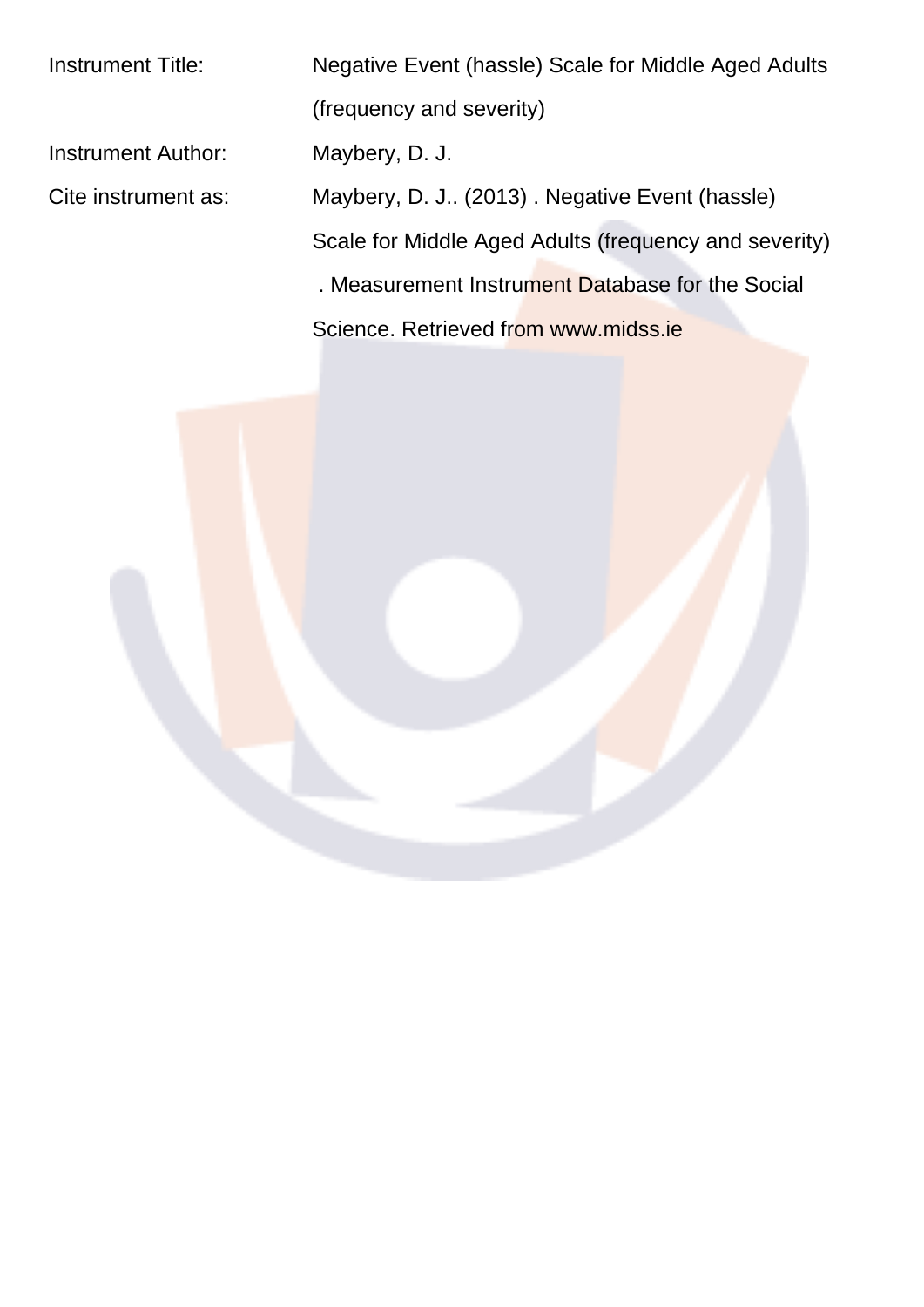## **Negative Event (Hassle) Scale**

This scale asks you to think about the negative events (hassles) that you *experienced in the last month*. Negative daily events are the small day to day happenings that lead people to feel hassled. From such events people can feel distressed, upset, guilty or scared. Negative events can also lead to people feeling hostile, irritable, nervous, afraid, ashamed or frustrated. Below are some events that can be a hassle.

For each item, circle in the *left column* how often that event occurred (for example, circle 1-3 if the event happened 1 to 3 times). It is important that you try to remember the number of times the event occurred during the last month. Then in the right column, indicate how much of a hassle each of those events were (on average) during the same period (for example circle 1 if it was a little of a hassle or 4 if it was an extreme hassle). If the event did not occur, circle 0 in the left column and then move on to the next item without scoring a number in the right column. Please consider each item only with the last 4 weeks (previous month) in mind.

| <b>How Often?</b>                                     |         |         |                               |                                   |                                                                         | <b>How much of a Hassle (average)?</b>                |              |                |                |                |  |  |
|-------------------------------------------------------|---------|---------|-------------------------------|-----------------------------------|-------------------------------------------------------------------------|-------------------------------------------------------|--------------|----------------|----------------|----------------|--|--|
| $0 = did not happen$<br>$1-3$ = happened 1 to 3 times |         |         |                               |                                   |                                                                         | $0 =$ no hassle                                       |              |                |                |                |  |  |
|                                                       |         |         | $4-6$ = happened 4 to 6 times |                                   |                                                                         | $1 = a$ little of a hassle                            |              |                |                |                |  |  |
|                                                       |         |         | $7-9$ = happened 7 to 9 times |                                   | <b>Type of Negative Event</b>                                           | $2 =$ somewhat of a hassle<br>$3 = a$ lot of a hassle |              |                |                |                |  |  |
|                                                       |         |         |                               | $10+$ = happened 10 times or more |                                                                         | $4 =$ extreme hassle                                  |              |                |                |                |  |  |
|                                                       |         |         |                               |                                   | <b>Problems with Friends</b>                                            |                                                       |              |                |                |                |  |  |
| $\boldsymbol{0}$                                      | $1 - 3$ | $4 - 6$ | $7 - 9$                       | $10+$                             | 1. Negative feedback from your friend/s                                 | $\mathbf{0}$                                          |              | $\mathbf{2}$   | 3              | $\overline{4}$ |  |  |
| $\boldsymbol{0}$                                      | $1-3$   | $4-6$   | $7-9$                         | $10+$                             | 2. Negative communication with friend/s                                 | $\overline{0}$                                        | $\mathbf{1}$ | $\overline{c}$ | 3              | $\overline{4}$ |  |  |
| $\boldsymbol{0}$                                      | $1-3$   | $4 - 6$ | $7-9$                         | $10+$                             | 3. Conflict with a friend/s                                             | $\boldsymbol{0}$                                      | $\mathbf{1}$ | $\overline{c}$ | 3              | $\overline{4}$ |  |  |
| $\boldsymbol{0}$                                      | $1 - 3$ | $4 - 6$ | $7-9$                         | $10+$                             | 4. Disagreement (including arguments) with a friend/s                   | $\boldsymbol{0}$                                      | $\mathbf{1}$ | $\overline{2}$ | 3              | $\overline{4}$ |  |  |
|                                                       |         |         |                               |                                   | <b>Problems with your Spouse/partner (include boy/girlfriend)</b>       |                                                       |              |                |                |                |  |  |
| $\boldsymbol{0}$                                      | $1-3$   | $4 - 6$ | $7-9$                         | $10+$                             | 5. Negative communication with your spouse or partner                   | $\boldsymbol{0}$                                      | 1            | $\sqrt{2}$     | 3              | $\overline{4}$ |  |  |
| $\boldsymbol{0}$                                      | $1-3$   | $4 - 6$ | $7-9$                         | $10+$                             | 6. Conflict with your spouse or partner                                 | $\overline{0}$                                        |              | $\sqrt{2}$     | $\mathfrak{Z}$ | $\overline{4}$ |  |  |
| $\boldsymbol{0}$                                      | $1-3$   | $4 - 6$ | $7-9$                         | $10+$                             | 7. Disagreement (including arguments) with spouse or partner            | $\overline{0}$                                        | $\mathbf{1}$ | $\overline{2}$ | 3              | $\overline{4}$ |  |  |
| $\boldsymbol{0}$                                      | $1 - 3$ | $4 - 6$ | $7-9$                         | $10+$                             | 8. Rejection by your spouse or partner                                  | $\overline{0}$                                        | 1            | $\overline{2}$ | 3              | $\overline{4}$ |  |  |
| $\boldsymbol{0}$                                      | $1-3$   | $4 - 6$ | $7-9$                         | $10+$                             | 9. Your spouse or partner let you down                                  | 0                                                     | 1            | $\overline{2}$ | 3              | $\overline{4}$ |  |  |
|                                                       |         |         |                               |                                   | Work (if in paid employment)                                            |                                                       |              |                |                |                |  |  |
| $\boldsymbol{0}$                                      | $1 - 3$ | $4 - 6$ | $7-9$                         | $10+$                             | 10. The nature of your job/work                                         | $\boldsymbol{0}$                                      | $\mathbf{1}$ | $\overline{2}$ | 3              | $\overline{4}$ |  |  |
| $\boldsymbol{0}$                                      | $1 - 3$ | $4-6$   | $7-9$                         | $10+$                             | 11. Your work load                                                      | $\boldsymbol{0}$                                      | $\mathbf{1}$ | $\mathfrak{2}$ | 3              | $\overline{4}$ |  |  |
| $\boldsymbol{0}$                                      | $1-3$   | $4 - 6$ | $7-9$                         | $10+$                             | 12. Meeting deadlines or goals on the job                               | $\boldsymbol{0}$                                      | $\mathbf{1}$ | $\overline{2}$ | 3              | $\overline{4}$ |  |  |
| $\boldsymbol{0}$                                      | $1-3$   | $4 - 6$ | $7-9$                         | $10+$                             | 13. Use of your skills at work                                          | $\boldsymbol{0}$                                      | $\mathbf{1}$ | $\overline{2}$ | 3              | $\overline{4}$ |  |  |
|                                                       |         |         |                               |                                   | <b>Problems with your Work supervisor/employer</b>                      |                                                       |              |                |                |                |  |  |
| $\boldsymbol{0}$                                      | $1 - 3$ | $4-6$   | $7-9$                         | $10+$                             | 14. Negative feedback from your supervisor/employer                     | $\overline{0}$                                        | 1            | $\overline{2}$ | 3              | $\overline{4}$ |  |  |
| $\overline{0}$                                        | $1 - 3$ | $4-6$   | $7-9$                         | $10+$                             | 15. Negative communication with your supervisor/employer                | $\mathbf{0}$                                          | 1            | $\overline{2}$ | 3              | $\overline{4}$ |  |  |
| $\boldsymbol{0}$                                      | $1-3$   | $4 - 6$ | $7-9$                         | $10+$                             | 16. Conflict with your supervisor/employer                              | $\Omega$                                              | 1            | $\overline{2}$ | 3              | $\overline{4}$ |  |  |
| $\overline{0}$                                        | $1 - 3$ |         | $4-6$ 7-9                     | $10+$                             | 17. Disagreement (including arguments) with your<br>supervisor/employer | $\overline{0}$                                        | 1            | 2              | 3              | $\overline{4}$ |  |  |
|                                                       |         |         |                               |                                   | <b>Money</b>                                                            |                                                       |              |                |                |                |  |  |
| $\boldsymbol{0}$                                      | $1 - 3$ | $4 - 6$ | $7-9$                         | $10+$                             | 18. Not enough money for food, clothing, housing etc.                   | $\overline{0}$                                        | 1            | 2              | 3              | $\overline{4}$ |  |  |
| $\boldsymbol{0}$                                      | $1 - 3$ | $4 - 6$ | $7-9$                         | $10+$                             | 19. Not enough money for education                                      | $\overline{0}$                                        | $\mathbf{1}$ | $\overline{2}$ | 3              | $\overline{4}$ |  |  |
| $\overline{0}$                                        | $1 - 3$ | $4 - 6$ | $7-9$                         | $10+$                             | 20. Not enough money for emergencies                                    | $\mathbf{0}$                                          | 1            | $\overline{2}$ | 3              | $\overline{4}$ |  |  |
| $\boldsymbol{0}$                                      | $1 - 3$ | $4 - 6$ | $7-9$                         | $10+$                             | 21. Not enough money for extras such as entertainment/holiday           | $\overline{0}$                                        | $\mathbf{1}$ | $\overline{2}$ | 3              | $\overline{4}$ |  |  |